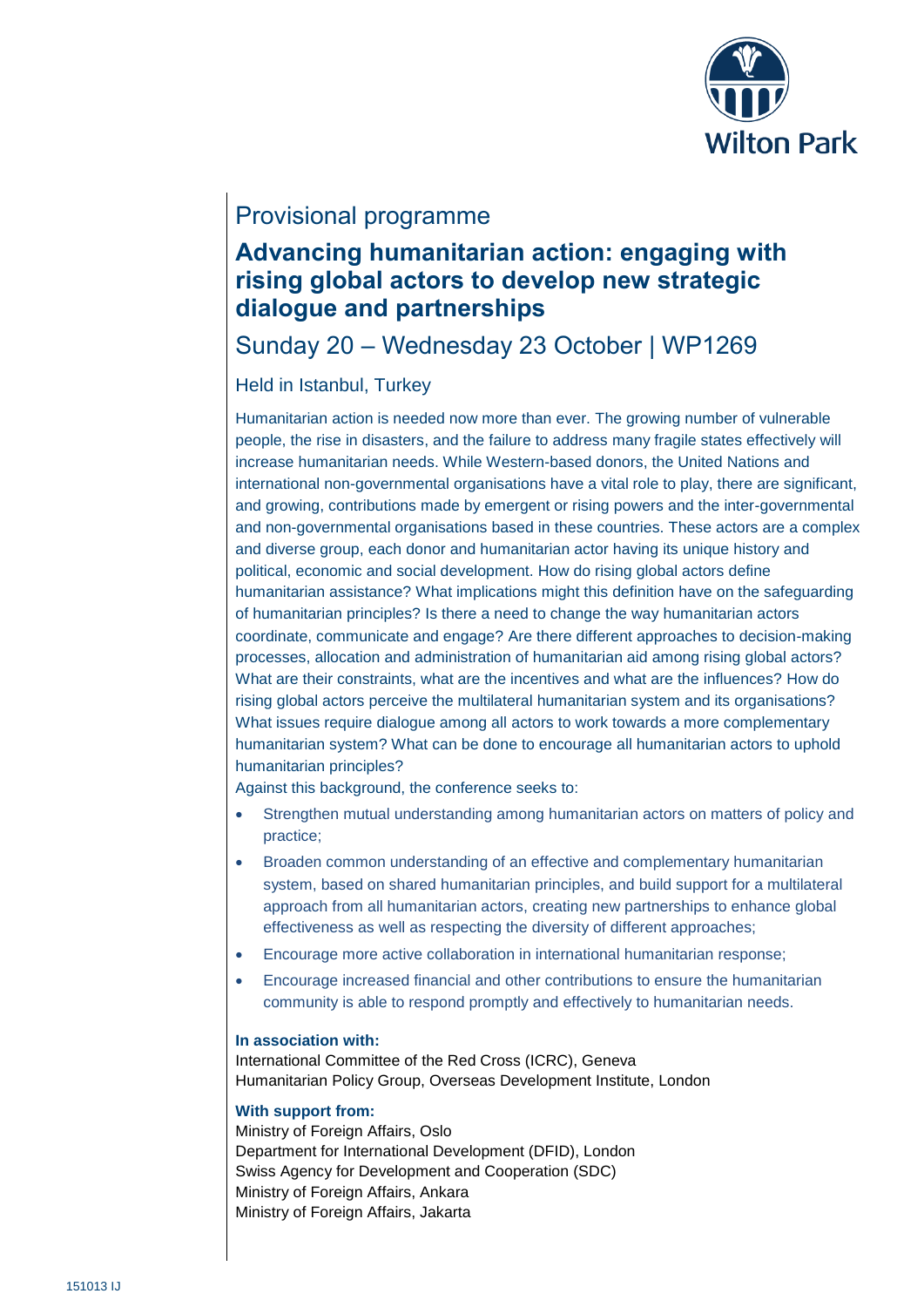## **Sunday 20 October**

| 1500 onwards | Participants arrive |
|--------------|---------------------|
| 1830         | Reception           |
| 1900         | <b>Dinner</b>       |

## **Monday 21 October**

| 0900      | <b>Welcome and introduction</b>                                                                                                                                                                                                                                                                                                                                                                                                                                                                                                               |
|-----------|-----------------------------------------------------------------------------------------------------------------------------------------------------------------------------------------------------------------------------------------------------------------------------------------------------------------------------------------------------------------------------------------------------------------------------------------------------------------------------------------------------------------------------------------------|
|           | <b>Isobelle Jaques</b><br>Programme Director, Wilton Park, Steyning                                                                                                                                                                                                                                                                                                                                                                                                                                                                           |
| 0915-1045 | 1. The future of humanitarianism? What are the challenges of<br>managing widening vulnerability and humanitarian response?                                                                                                                                                                                                                                                                                                                                                                                                                    |
|           | To what extent are current humanitarian challenges met? What are the likely future<br>trends? With the rise in number of new global humanitarian donors, and increasing volume<br>of humanitarian aid contributed by them, how can support for humanitarian action be<br>effectively broadened? What is the extent of new global humanitarian donorship, and how<br>is it contributed? Are all actors working on the same principles? To what extent is there<br>cooperation and dialogue between 'traditional' and 'non-traditional' donors? |
|           | <b>Peter Maurer</b><br>President, International Committee of the Red Cross (ICRC), Geneva                                                                                                                                                                                                                                                                                                                                                                                                                                                     |
|           | <b>Fuat Oktay</b><br>President, Prime Ministry Disaster and Emergency Presidency (AFAD), Ankara                                                                                                                                                                                                                                                                                                                                                                                                                                               |
|           | <b>Abdullah Al-Matouq</b><br>Humanitarian Envoy of the UN Secretary General for Kuwait, Kuwait City                                                                                                                                                                                                                                                                                                                                                                                                                                           |
| 1045-1130 | Photograph followed by tea/coffee                                                                                                                                                                                                                                                                                                                                                                                                                                                                                                             |
| 1130-1300 | 2. New global humanitarian donors and partners working in<br>humanitarian response: principles and practice                                                                                                                                                                                                                                                                                                                                                                                                                                   |
|           | How have new global humanitarian donors humanitarian engaged in humanitarian<br>assistance in recent years? What are the main characteristics of their approach to<br>humanitarian aid? What are the norms, foreign policy interests, policies and institutions<br>that shape the implementation of humanitarian assistance by 'non-traditional' donors? Who<br>are the main implementing partners? Are there differences in concept, and practice, and if<br>so what are the consequences of these differences?                              |
|           | <b>Muhammad Jusuf Kalla</b><br>Chairman, Indonesian Red Cross Society (PMI), Jakarta                                                                                                                                                                                                                                                                                                                                                                                                                                                          |
|           | <b>Shoayb Casoo</b><br>Director, South African Development Partnerships Agency, Department of International<br>Relations and Cooperation, Pretoria                                                                                                                                                                                                                                                                                                                                                                                            |
|           | <b>Andrea Binder</b><br>Associate Director, Global Public Policy Institute (GPPI), Berlin                                                                                                                                                                                                                                                                                                                                                                                                                                                     |
| 1300-1430 | Lunch                                                                                                                                                                                                                                                                                                                                                                                                                                                                                                                                         |
|           |                                                                                                                                                                                                                                                                                                                                                                                                                                                                                                                                               |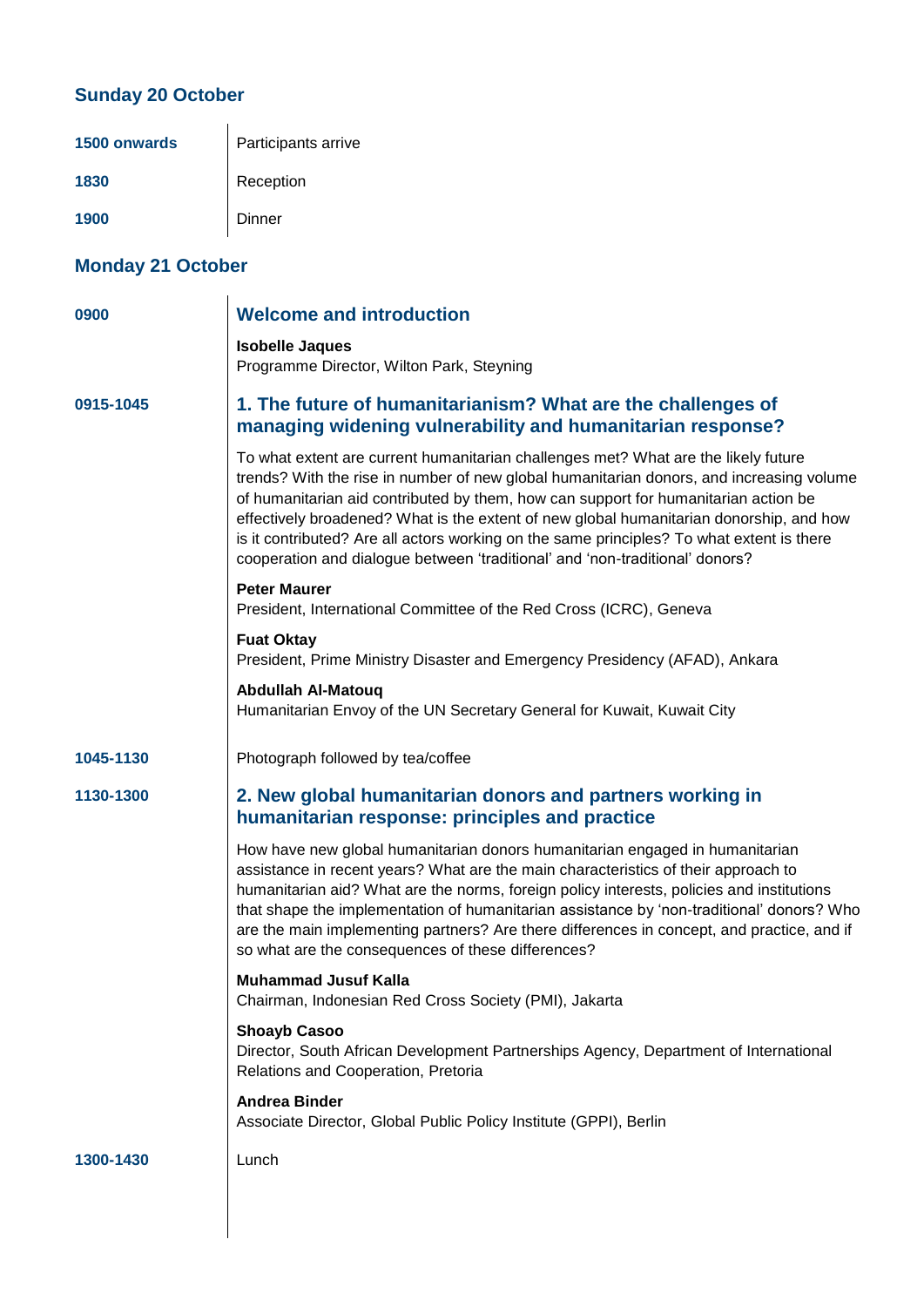| 1430-1600                 | 3. Combining international and local response in humanitarian crises                                                                                                                      |
|---------------------------|-------------------------------------------------------------------------------------------------------------------------------------------------------------------------------------------|
|                           | Plenary introduction followed by parallel discussions in working groups                                                                                                                   |
|                           | i. The experience of the Red Cross and Red Crescent Movement: linking international<br>and local response in Lebanon                                                                      |
|                           | <b>Georges Kettaneh</b><br>Secretary-General, Lebanese Red Cross, Beirut                                                                                                                  |
|                           | <b>Philip Spoerri</b><br>Director of Law and Cooperation, International Committee of the Red Cross, Geneva                                                                                |
|                           | ii. How can governments best work with national and international civil society<br>organisations to provide a response capacity? What kind of partnerships are needed?                    |
|                           | <b>Hany El Banna</b><br>Founder and President, Humanitarian Forum, London                                                                                                                 |
|                           | iii. Strengthening the local capacity of crisis-affected countries: to what extent are new<br>global humanitarian donors involved?                                                        |
|                           | <b>Misikir Tilahun</b><br>Head of Programmes, Africa Humanitarian Action, Addis Ababa                                                                                                     |
| 1600-1630                 | Tea/coffee                                                                                                                                                                                |
| 1630-1800                 | 4. Understanding new global humanitarian actors: sharing recent<br>experiences                                                                                                            |
|                           | <b>Brazil's involvement in Haiti</b><br><b>Milton Rondó Filho</b><br>Minister, Coordination General for International Actions against Hunger, Ministry of<br>External Relations, Brasilia |
|                           | <b>Turkey's assistance to Somalia</b><br><b>Cemalettin Kani Torun</b><br>Ambassador of the Republic of Turkey to Somalia, Mogadishu                                                       |
| 1800-1830                 | Report back from working groups                                                                                                                                                           |
| 1930                      | Coach to Sait Halim Pasa Mansion                                                                                                                                                          |
| 2000                      | Reception and dinner at Sait Halim Pasa Mansion                                                                                                                                           |
| 2200                      | Return to hotel                                                                                                                                                                           |
| <b>Tuesday 22 October</b> |                                                                                                                                                                                           |
| 0800-0845                 | <b>Breakfast</b>                                                                                                                                                                          |

## **0900-1030 5. Regional responses to humanitarian crises: the role of regional organisations**

What are the advantages, and challenges, of humanitarian action through regional organisations? To what extent do rising global actors contribute humanitarian assistance through regional organisations? How do these organisations work with respective civil society organisations in the region?

### **Atta Al-Manan Bakhit**

Assistant Secretary-General for Humanitarian Affairs, Organisation for Islamic Cooperation (OIC), Jeddah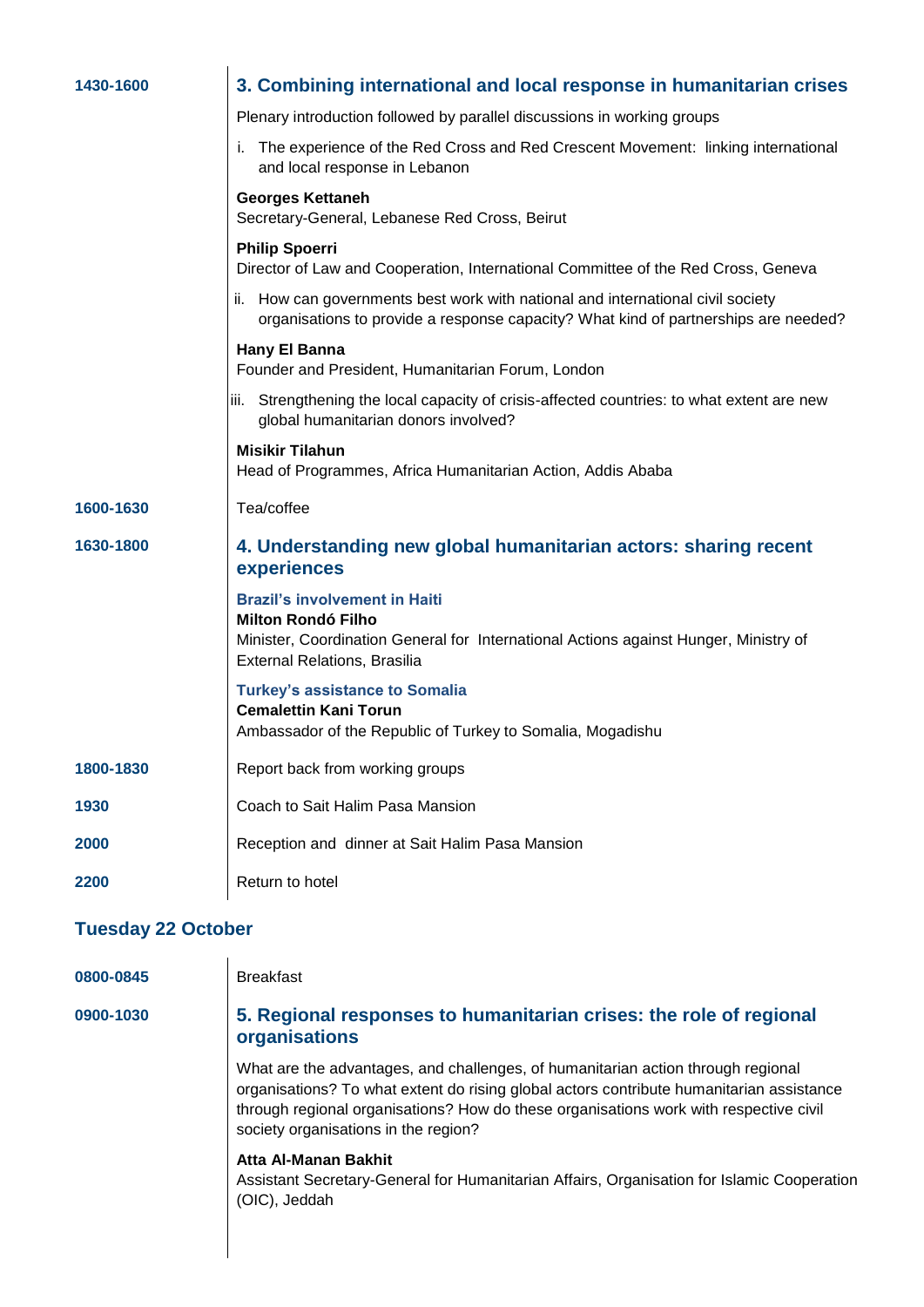|           | Florika Fink-Hooijer<br>Director, Strategy, Policy and International Co-operation, European Commission<br>Humanitarian Office (ECHO), Brussels                                                                                                                |
|-----------|---------------------------------------------------------------------------------------------------------------------------------------------------------------------------------------------------------------------------------------------------------------|
|           | <b>Lisa Fergusson Nicol</b><br>Senior Legal Officer, Department of Political Affairs, African Union Commission, Addis<br>Ababa                                                                                                                                |
| 1030-1100 | Tea/coffee                                                                                                                                                                                                                                                    |
| 1100-1230 | 6. Channelling assistance through mainstream organisations and<br>processes: how is this perceived by new global humanitarian donors?<br>What are the considerations determining how their assistance is<br>channelled?                                       |
|           | How and where do 'non-traditional' donors coordinate humanitarian assistance in UN fora?<br>What is the likelihood of increased international cooperation in multilateral fora, and<br>between 'non-traditional' and Western donors over time?                |
|           | <b>Ahmed Al-Meraikhi</b><br>Director, Department of International Development, Ministry of Foreign Affairs, Doha                                                                                                                                              |
|           | <b>Alexander Alimov</b><br>Deputy Director, Department of International Organisations, Ministry of Foreign Affairs,<br>Moscow                                                                                                                                 |
|           | <b>Dimitri Medlev</b><br>Country Director, Oxfam International, Moscow                                                                                                                                                                                        |
| 1300-1430 | Lunch                                                                                                                                                                                                                                                         |
| 1430-1600 | 7. How can new global humanitarian actors effectively contribute<br>towards international coordination mechanisms shaping humanitarian<br>assistance?                                                                                                         |
|           | <b>Bruno Figueroa Fischer</b><br>Director General, Technical and Scientific Cooperation, Mexican Agency for International<br>Development Cooperation (AMEXCID), Ministry of Foreign Affairs (SRE), Mexico City                                                |
|           | <b>Hansjoerg Strohmeyer</b><br>Chief, Policy Development and Studies Branch, Office for the Co-ordination of<br>Humanitarian Affairs (OCHA), New York                                                                                                         |
| 1600-1630 | Tea/coffee                                                                                                                                                                                                                                                    |
| 1630-1800 | 8. Forging consensus on a common understanding and<br>complementary approaches on humanitarian action and new<br>partnerships: what are the next steps in building a coherent and<br>principled response to future humanitarian challenges?                   |
|           | What are the key insights and policy options from the conference discussions, and how<br>can they best be carried forward? What more may be needed to ensure the humanitarian<br>community is able to respond promptly and effectively to humanitarian needs? |
|           | Sara Pantuliano<br>Head, Humanitarian Policy Group, Overseas Development Institute, London                                                                                                                                                                    |
|           | <b>Syafiq Mughni</b><br>Vice Chairman, Central Board, Muhammadiyah, Jakarta                                                                                                                                                                                   |
|           | <b>Brian Tisdall</b><br>Head of Division, Multilateral Organisations, Policy and Humanitarian Action, International<br>Committee of the Red Cross, Geneva                                                                                                     |